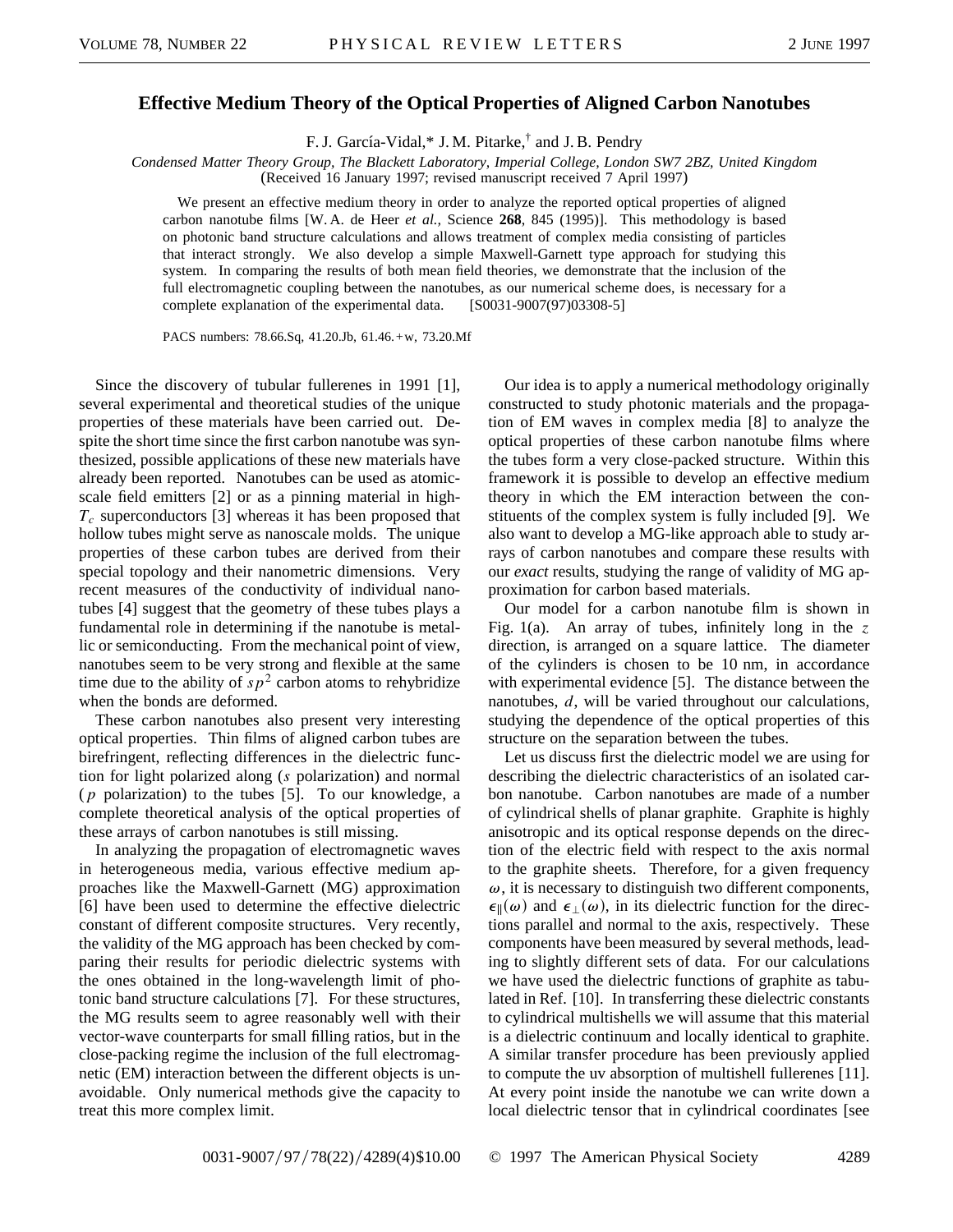

FIG. 1. (a) Our model of a carbon nanotube film: an array of cylinders, infinitely long in the *z* direction, is arranged on a square lattice in the *xy* plane. (b) Unit cell of the structure,  $R = 5$  nm is the radius of the cylinders, *d* is the distance between the centers of the tubes, and  $L<sub>y</sub>$  is the thickness in the direction of propagation of the light that will be chosen equal to *d*. Also shown are the cylindrical unit vectors  $\hat{\theta}$  and  $\hat{r}$  in order to describe the change of coordinates from cylindrical to Cartesians and the subsequent change in the tensorlike dielectric function associated to a generic point inside the tube  $(x, y)$ (see text).

Fig. 1(b)] takes the diagonal form

$$
\hat{\varepsilon}(\omega) = \varepsilon_{\perp}(\omega) (\theta \theta + zz) + \varepsilon_{\parallel}(\omega) \mathbf{r} \,. \tag{1}
$$

In Cartesian coordinates, the tensorlike character of the dielectric function is more pronounced:

$$
\hat{\varepsilon}(x, y, \omega) = \begin{pmatrix} \frac{x^2}{r^2} \varepsilon_{\parallel} + \frac{y^2}{r^2} \varepsilon_{\perp} & \frac{xy}{r^2} (\varepsilon_{\parallel} - \varepsilon_{\perp}) & 0\\ \frac{xy}{r^2} (\varepsilon_{\parallel} - \varepsilon_{\perp}) & \frac{y^2}{r^2} \varepsilon_{\parallel} + \frac{x^2}{r^2} \varepsilon_{\perp} & 0\\ 0 & 0 & \varepsilon_{\perp} \end{pmatrix}.
$$
\n(2)

Arc-generated multilayered nanotubes are generally hollow. Their inner radius distribution usually varies from 0.25 to 2 nm, being tubes with inner radius of 0.75 to 1 nm the most abundant ones in the samples [12]. The fundamental importance of the hollow character of *isolated* nanotubes in their dielectric response has been previously stressed [13]. However we have found that when nanotubes form close-packed structures, as in nanotube films, the presence of a hollow core plays a much less important role. Moreover, our results indicate that in the strong coupling limit and for *p*-polarized light, the hollow core can be safely ignored if the ratio between the inner and outer radii of the tubes is less than 0.4. As the nanotubes present in the experiment [5] seem to fulfill this condition, for *p*- polarized light we will only show results for plain cylinders (inner radius equal to zero). A detailed discussion of the effect of a hollow core on the dielectric properties of aligned carbon nanotubes will be presented elsewhere [14].

If the nanostructured film could be replaced by an effective homogeneous medium, a single pair of Bloch waves for each polarization,  $(k_s(\omega), -k_s(\omega))$  and  $(k_p(\omega))$ ,  $-k_p(\omega)$ , should dominate the photonic band structure of the system. It is indeed the case that over the entire range of frequencies  $\omega$ , four EM waves are dominant and we can use the dispersion relation of these Bloch waves to define the effective dielectric constants for *s* and *p* polarizations

$$
\varepsilon_{\rm eff}^s(\omega) = \frac{c^2 k_s^2(\omega)}{\omega^2}, \qquad \varepsilon_{\rm eff}^p(\omega) = \frac{c^2 k_p^2(\omega)}{\omega^2}, \qquad (3)
$$

where  $c$  is the speed of light.

In order to calculate the photonic band structure of the array of carbon nanotubes shown in Fig. 1(a), we need to find solutions of the Maxwell equations with a tensor dielectric function,

$$
\nabla \times \mathbf{E} = -\mu_0 \mu \, \partial \mathbf{H} / \partial t ,
$$
  
\n
$$
\nabla \times \mathbf{H} = +\varepsilon_0 \hat{\varepsilon}(\mathbf{r}, \omega) \, \partial \mathbf{E} / \partial t ,
$$
 (4)

that obey Bloch's theorem. On-shell methods like the one described in Ref. [8] are ideally suited to calculate the band structure of materials whose dielectric function depends on  $\omega$ , as graphite does. In these methods,  $\omega$  is fixed at first and hence  $\varepsilon(\omega)$  can be specified, allowing us to establish an eigenvalue equation for the calculation of  $k(\omega)$ . In particular this approach has a great advantage for studying EM waves in metals [15] where the dielectric function depends strongly on frequency. Very recently [16], an extension of this formalism has been developed which is able to work with tensor like dielectric functions as the ones present in Eqs. (4). Details of this formalism can be found in Refs. [8] and [16].

With this methodology we calculate all the allowed Bloch waves of our system for a given photon energy  $\omega$ . Then we can extract the dominant ones looking at the imaginary parts of their wave vectors. Finally, we can define the effective dielectric constants using Eq. (3).

In its generalized version, the MG approach is just the application of Clausius-Mossotti relations to describe the dielectric properties of composite materials in an effective way. The basic assumption of this approach is that the polarizability of an individual object is modified by the presence of another only via its depolarizing contribution to the electric field acting on the object. For the case of arrays of cylinders in vacuum, a MG effective dielectric constant can be written as a function of the polarizability of an individual tube  $\alpha_{\sigma}(\omega)$ , and a depolarization factor  $L_{\sigma}$ , which both depend on the polarization of the incident light,  $\sigma$ :

$$
\varepsilon_{\rm eff}^{\sigma, \rm MG}(\omega) = 1 + \frac{f \alpha_{\sigma}(\omega)}{1 - f L_{\sigma} \alpha_{\sigma}(\omega)}, \tag{5}
$$

where *f* is the volume fraction occupied by the cylinders.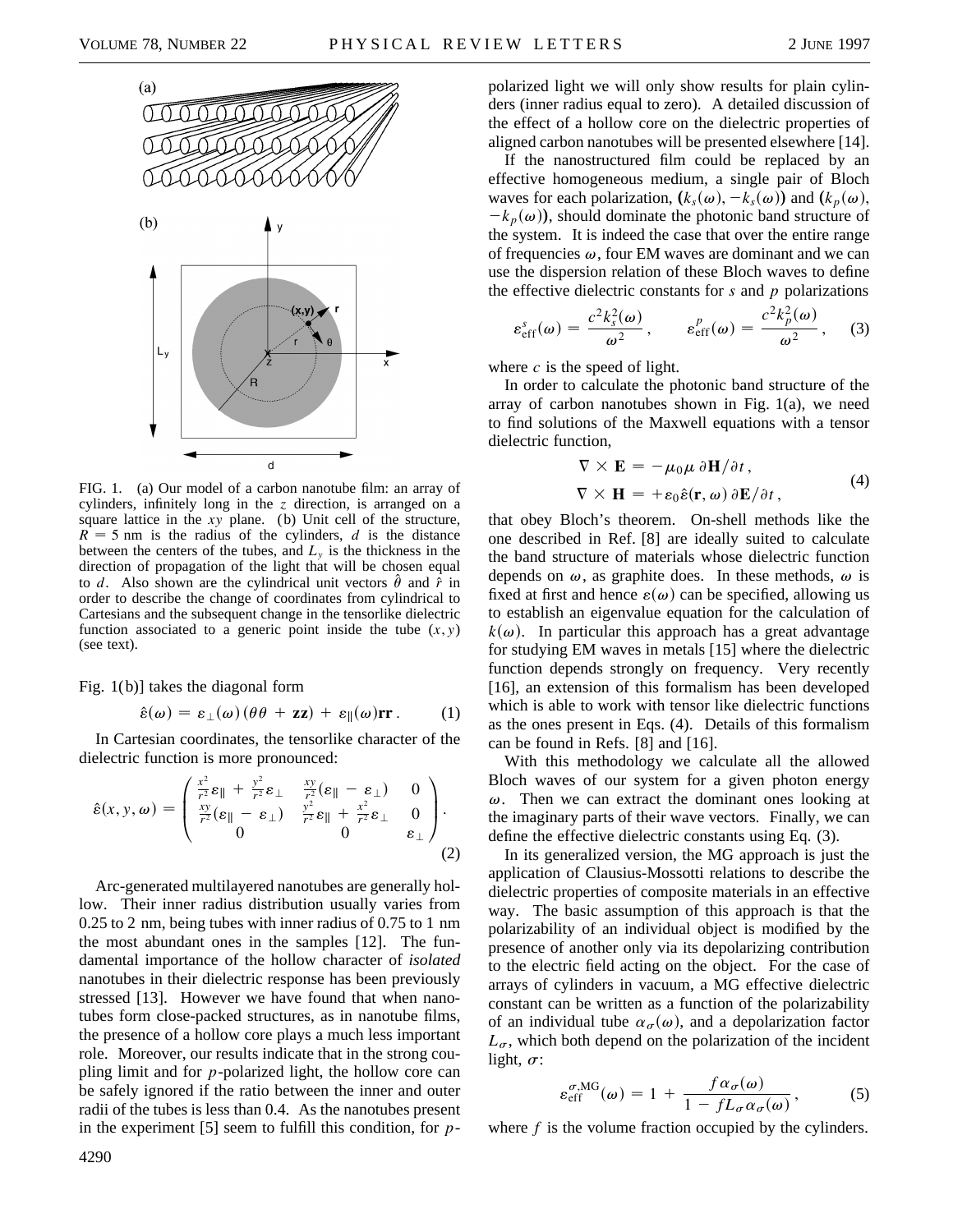$d = 17nm$ 

1.6

 $1.5$ 

$$
\alpha_p(\omega) = 2 \frac{\varepsilon_{\parallel}(\omega) - \Delta}{\varepsilon_{\parallel}(\omega) + \Delta},
$$
\n(6)

where  $\Delta =$  $\sqrt{\frac{\varepsilon_{\parallel}(\omega)}{\varepsilon_{\perp}(\omega)}}$ Introducing this expression into Eq. (5), the effective dielectric constant for *p* polarization can be written as

$$
\varepsilon_{\text{eff}}^{p,\text{MG}}(\omega) = \frac{\varepsilon_{\parallel}(\omega) + \Delta + f(\varepsilon_{\parallel}(\omega) - \Delta)}{\varepsilon_{\parallel}(\omega) + \Delta - f(\varepsilon_{\parallel}(\omega) - \Delta)}.\tag{7}
$$

For *s*-polarized light,  $L_s = 0$  and the polarizability of a plain tube is just the same as the polarizability of the homogeneous medium,  $\alpha_s(\omega) = \varepsilon_{\perp}(\omega) - 1$ , leading to a very simple formula for the effective dielectric constant:

$$
\varepsilon_{\rm eff}^s(\omega) = f \varepsilon_{\perp}(\omega) + (1 - f). \tag{8}
$$

If we wish to consider the general case of hollow cylinders, *f* must be replaced in Eq. (8) by  $f' = f(1 \gamma^2$ ),  $\gamma$  being the ratio between the inner and outer radii of the tubes.

Equation (8) is the *exact* result for the effective dielectric constant for *s* polarization. For this polarization there is no EM interaction between the tubes as the MG approach assumes  $(L<sub>s</sub> = 0)$  and the total polarizability is just the sum of the polarizabilities of the individual nanotubes. Because the electric field is directed along the tubes, the optical response of the system depends only on  $\varepsilon_{\perp}(\omega)$ . Our numerical results for this polarization are in complete agreement with Eq. (8), giving additional support to our scheme.

The simple relation [Eq. (8)] that holds for *s* polarization can serve as an indirect way to estimate the volume fraction occupied by the nanotubes, *f*. The imaginary part of  $\varepsilon_{\text{eff}}^s$  is simply  $f^{\prime}$  multiplied by  $\text{Im}\varepsilon_{\perp}$ . This is the reason why the experimental  $\text{Im} \varepsilon_{\text{eff}}^{s}$  [5] has its maximum at 4.6 eV just as  $\text{Im}\varepsilon_{\perp}$  does [10]. Then, a rough estimation of *f* can be derived using the different heights of the peaks at 4.6 eV for the reported Im $\varepsilon_{\text{eff}}^{s}$  and the experimental Im $\varepsilon_{\perp}$ . Taking the inner radius of the tubes to be 0.25–2 nm, we find  $f \approx 0.6 - 0.7$ .

For *p*-polarized light, the EM interaction between the nanotubes is not negligible and our numerical method can give new insights in the analysis of this interaction. In Figs. 2 and 3 we show our numerical results for the effective dielectric constant, comparing them with the results of the MG-like approach given by Eq. (7).

With Fig. 2 our aim is to analyze the behavior of these dielectric constants for low volume fractions, *f* varying from  $f = 0.09$  ( $d = 30$  nm) to  $f = 0.27$  ( $d = 17$  nm). As we can see from Fig. 2, the good agreement between MG results and our method is remarkable for these values of *f*; only at low frequencies there are some small differences in  $\text{Im} \varepsilon_{\text{eff}}^p$  between both mean field theories. It is known that the MG approach works very well in the



 $\mathcal{R}$   $\begin{pmatrix} e^{i\theta} & 1.4 \\ 0 & 1.3 \end{pmatrix}$  $d = 20n$  $d = 25nm$  $1.\overline{z}$  $d = 30n$ m  $1.1$  $d = 17nm$ 0.25  $d = 20n$ m  $0.2$  $\mathrm{Im}(\boldsymbol{\epsilon}_{\ \ \epsilon \mathsf{rf}}^{\mathrm{p}})$  $x0.65$ d=25nm 0.15  $d = 30nm$  $0$ .  $0.05$  $3.0$ 3.5  $4.0$  $5.0$ 5.5  $_{\rm 6.0}$  $6.5\,$  $7.0$ 4.5  $Energy(eV)$ 

FIG. 2. The real and imaginary parts of the effective dielectric constant for *p*-polarized light, with *d* varying from  $d = 30$  nm to  $d = 17$  nm. Full line: our numerical results. Dashed line: results using a MG approach [see Eq. (7)].

dilute limit for dielectric media [7], and our numerical results show this is also the case for aligned carbon nanotubes. As we can conclude by looking at the two peaks present in  $\text{Im} \varepsilon_{\text{eff}}^p(\omega)$ , the optical response of the structure in the dilute limit is governed by the dipolar EM modes of an isolated carbon nanotube. Because of the anisotropy of the dielectric function of graphite, there are two dipolar modes, one located energetically at 5.3 eV and the other at a higher energy, 6.3 eV.

In Fig. 3 we study the case in which the EM interaction between the nanotubes becomes important, showing our results for the effective dielectric constant for distances between the tubes smaller than 3 times their radii ( $f > 0.3$ ). Also in Fig. 3 we show the results of Eq. (7) for this range of distances and the experimental data for *p* polarization as reported in Ref. [5]. We can see that the effect of the EM interaction is basically to shift to lower energies the low energy dipolar mode (from 5.3 eV for isolated nanotubes to 4.8 eV for very close contact nanotubes), and conceal the dipolar mode at 6.3 eV. Again, the MG approach seems to be a very good approximation for  $\varepsilon_{eff}^{p}(\omega)$  for intermediate distances  $(d > 11.5 \text{ nm})$  revealing that, for this range of distances, the EM coupling between the tubes is basically a dipolar one as MG assumes. However, the inclusion of the full EM interaction between the tubes as our mean field